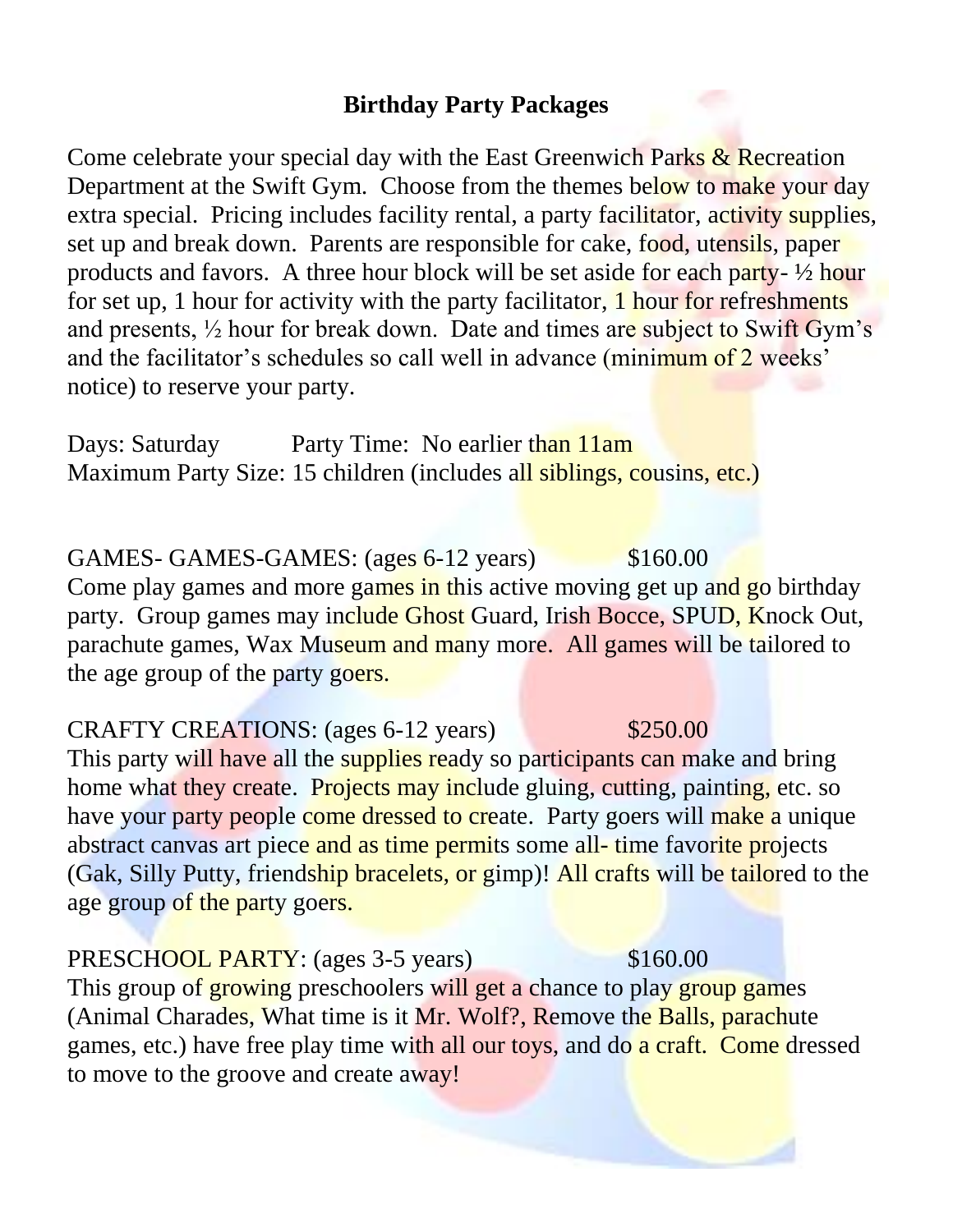## **Party Ins and Outs**:

1. The facility will be reserved for 3 hours-1<sup>st</sup> half hour is for set up, then 2 hours for the party (1 hour of activity and 1 hour for food and presents) followed by ½ hour of break down. The guests should be invited for 2 hours.

2. All party participants and attendees must sign a waiver of liability, which will be emailed to the Party Family Host ahead of time. The Party Family Host must ensure all legal guardians of the guests and adult attendees have signed the waiver prior to attending and must hand in the waivers prior to the party.

3. Party Family Host is responsible to ensure proper behavior of the party guests. The facilitator may step in for the safety and enjoyment of all.

4. Party Family Host is responsible for pick up/release of the party guests at the end of the party.

5. Party Family Host is responsible for supervising the un-wrapping of presents.

6. Balloons, piñatas, and inflatable bounce apparatus are not allowed.

7. Decorations may be displayed in the dining room only, using removable tape (no duct tape). No decorations may be taped to the walls or put up in the gym or lobby.

8. Party Family Host is responsible for providing and serving all food and cake, as well as providing candles, paper goods, table clothes (tables are round:  $5'$  diameter  $\&$  4' diameter), utensils, serving pieces, etc. No private catering companies are allowed to prepare and serve food in the facility. *No alcohol allowed.*

9. A kitchen sink, small microwave and small refrigerator are available for the Party Family Host. No hot food cooking/warming is available. The party facilitator will store larger refrigerated items in the Senior Center kitchen as needed. Family host may not enter the Senior Center kitchen.

10. Party Family Host will assist the staff with cleanup of the refreshments and decorations, to insure the space is clean and ready for the Senior Center's following day's activities. Everything must be removed at the conclusion of the party activities during the clean-up time. (No next day clean up/pick up.)

11. The Town will provide tables, chairs, garbage bags, cleaners and paper towels, as well as supplies for the games and/or crafts.

12. The Town will provide a Party Facilitator who will help with set up and clean up as well as greeting the guests and running the 1 hour games/activities of the party.

13. If the host family is running late additional time may not be added on at the end. The Party Family Host is responsible for any additional fees beyond the 3 hour time allotment, for damage done to the facility by any guest or attendee or for any extensive clean-up needed. Please realize the facility may be rented after your event.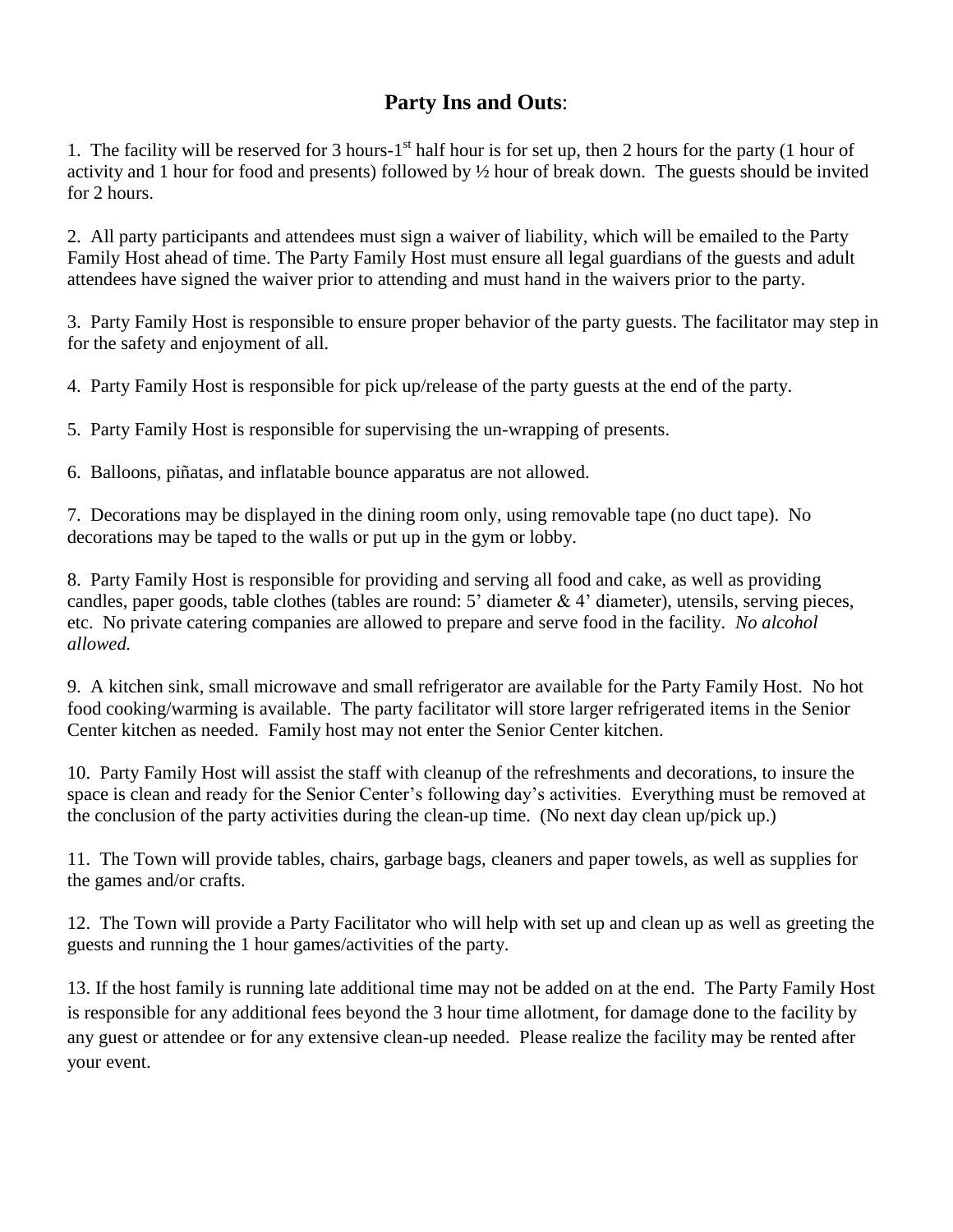# **PARTY REQUEST FORM**

2 weeks minimum notice is needed. Dates and times are subject to Swift Gym's and the party facilitator's availability. Party start times may not begin until 11am on Saturdays only. Fees are payable in full once date is confirmed.

| HOME PHONE CONTRACT COMMUNICATIONS                                                                  |                           |
|-----------------------------------------------------------------------------------------------------|---------------------------|
| CELL PHONE CELL PHONE                                                                               |                           |
|                                                                                                     |                           |
|                                                                                                     |                           |
|                                                                                                     |                           |
| <b>PARTY PACKAGE</b> (see Party Package Information for descriptions)<br><b>GAMES, GAMES, GAMES</b> | (ages $6-12$ years) \$160 |
| <b>CRAFT CREATIONS</b> (ages 6-12 years) \$250                                                      |                           |
| <b>PRESCHOOL PARTY</b> (ages 3-5 years) \$160                                                       |                           |
|                                                                                                     |                           |
| <b>TOTAL NUMBER IN ATTENDANCE</b>                                                                   |                           |
|                                                                                                     |                           |
| # ADULTS ATTENDING______________                                                                    |                           |

As the party family host, I have read through and understand the Party Package information sheets including the Party Ins and Outs information and agree to abide by the expectations and rules. I will ensure that all party attendees have signed the Town waiver and will turn away attendees who have not submitted a form.

\_\_\_\_\_\_\_\_\_\_\_\_\_\_\_\_\_\_\_\_\_\_\_\_\_\_\_\_\_\_\_\_\_\_\_\_\_\_\_ \_\_\_\_\_\_\_\_\_\_\_\_\_\_\_\_\_\_

Date Confirmed:

Date Paid: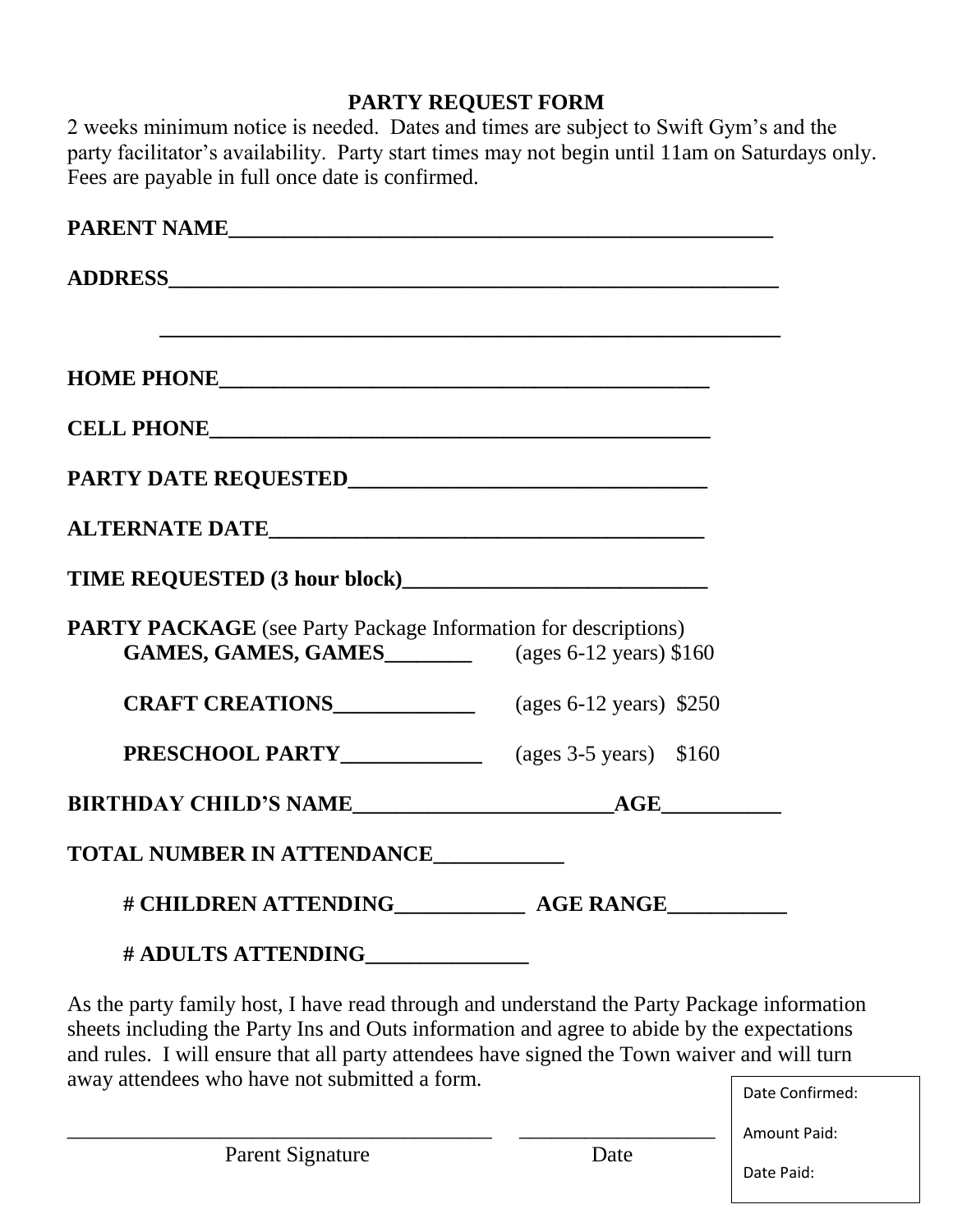## **PARTY GUEST LIST**

# **Fill in all party invitees (adults and children). Note the age of each child attending. Use the check off box to verify waiver receipt.**

| <b>Name</b> | Child's Age Waiver (Y/N) |
|-------------|--------------------------|
| 1.          |                          |
| 2.          |                          |
| 3.          |                          |
| 4.          |                          |
| 5.          |                          |
| 6.          |                          |
| 7.          |                          |
| 8.          |                          |
| 9.          |                          |
| 10.         |                          |
| 11.         |                          |
| 12.         |                          |
| 13.         |                          |
| 14.         |                          |
| 15.         |                          |
| 16.         |                          |
| 17.         |                          |
| 18.         |                          |
| 19.         |                          |
| 20.         |                          |

**15 children maximum, including siblings, cousins, etc. Return to the Parks & Recreation Office along with the waivers prior to the party.**